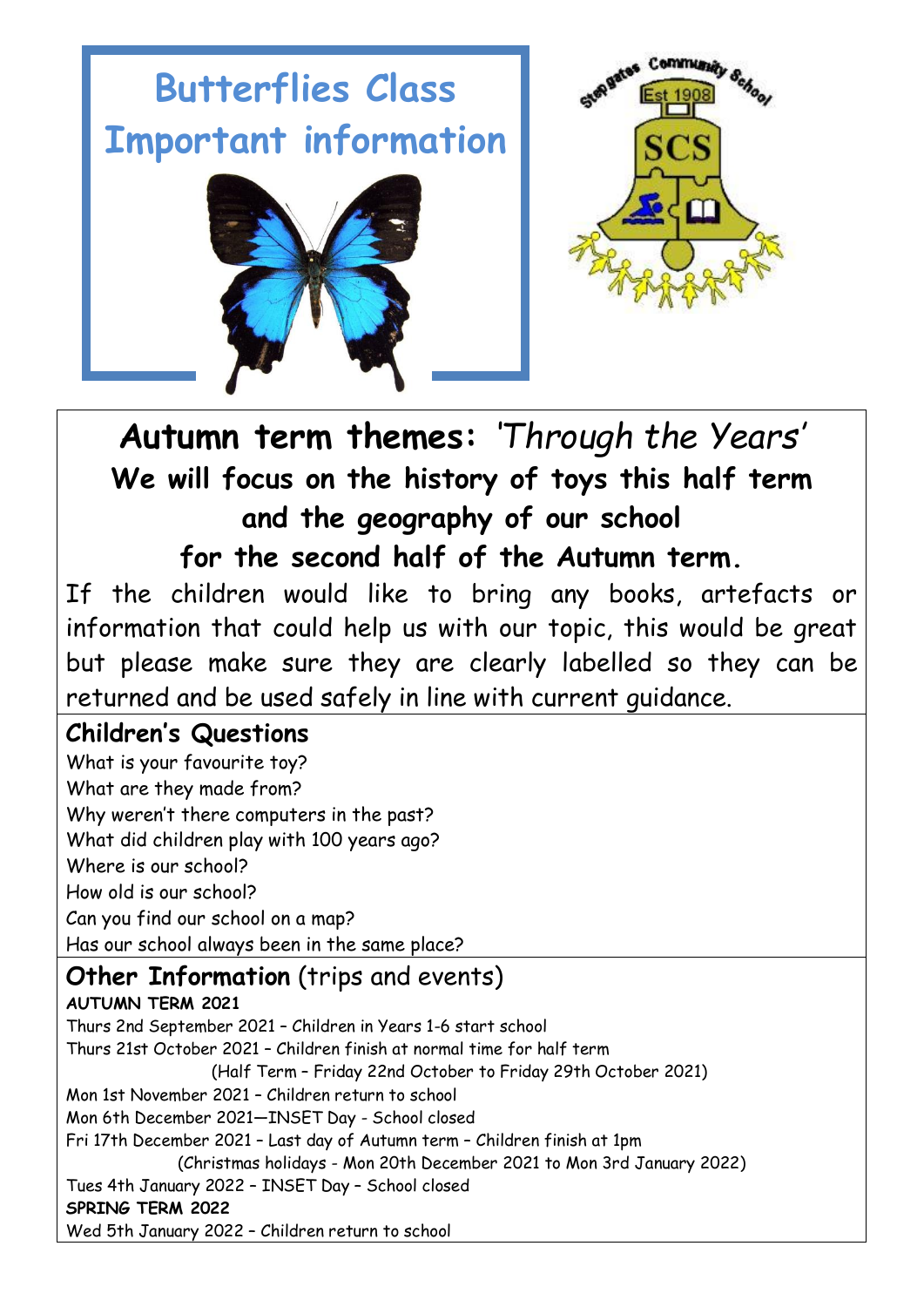| <b>Butterflies Autumn Term Overview</b><br>'Through the Years'                                                                                           |                                                                                                           |                                                                                                                                         |
|----------------------------------------------------------------------------------------------------------------------------------------------------------|-----------------------------------------------------------------------------------------------------------|-----------------------------------------------------------------------------------------------------------------------------------------|
| English<br>Lost in the Toy Museum<br>Pinocchio                                                                                                           | Maths<br>Place value within 10<br>Addition and<br>subtraction within 10<br>Shape<br>Place value within 20 | <b>Science</b><br>Everyday materials<br>Changing seasons-<br>Autumn and Winter                                                          |
| Computing<br>Managing Online Safety<br>(Education for a<br>Connected World)<br>Online Safety and<br>exploring Purple Mash<br><b>Animated Story Books</b> | DT<br>'Our Fabric Faces'                                                                                  | Art<br>Artist of the month:<br>Sept: Phyllida Barlow<br>Oct: Sean Charmatz<br>Nov: Henri Mattise<br>Dec: Anthony Browne                 |
| <b>History</b><br>Investigating and<br>comparing old toys with<br>modern toys                                                                            | Geography<br>Exploring our school                                                                         | <b>PE</b><br>Fundamentals<br>Team building<br>Gymnastics                                                                                |
| <b>RE</b><br>Why is Harvest a<br>worldwide celebration?<br>What do Christians<br>believe God is like?<br>Why is Christmas<br>important?                  | <b>PSHE</b><br><b>Jigsaw</b><br>Being Me in my World<br><b>Celebrating Difference</b>                     | <b>Music</b><br>Composer of the month:<br>Sept: John Williams<br>Oct: Wolfgang Amadeus<br>Mozart<br>Nov: Bob Marley<br>Dec: Bing Crosby |